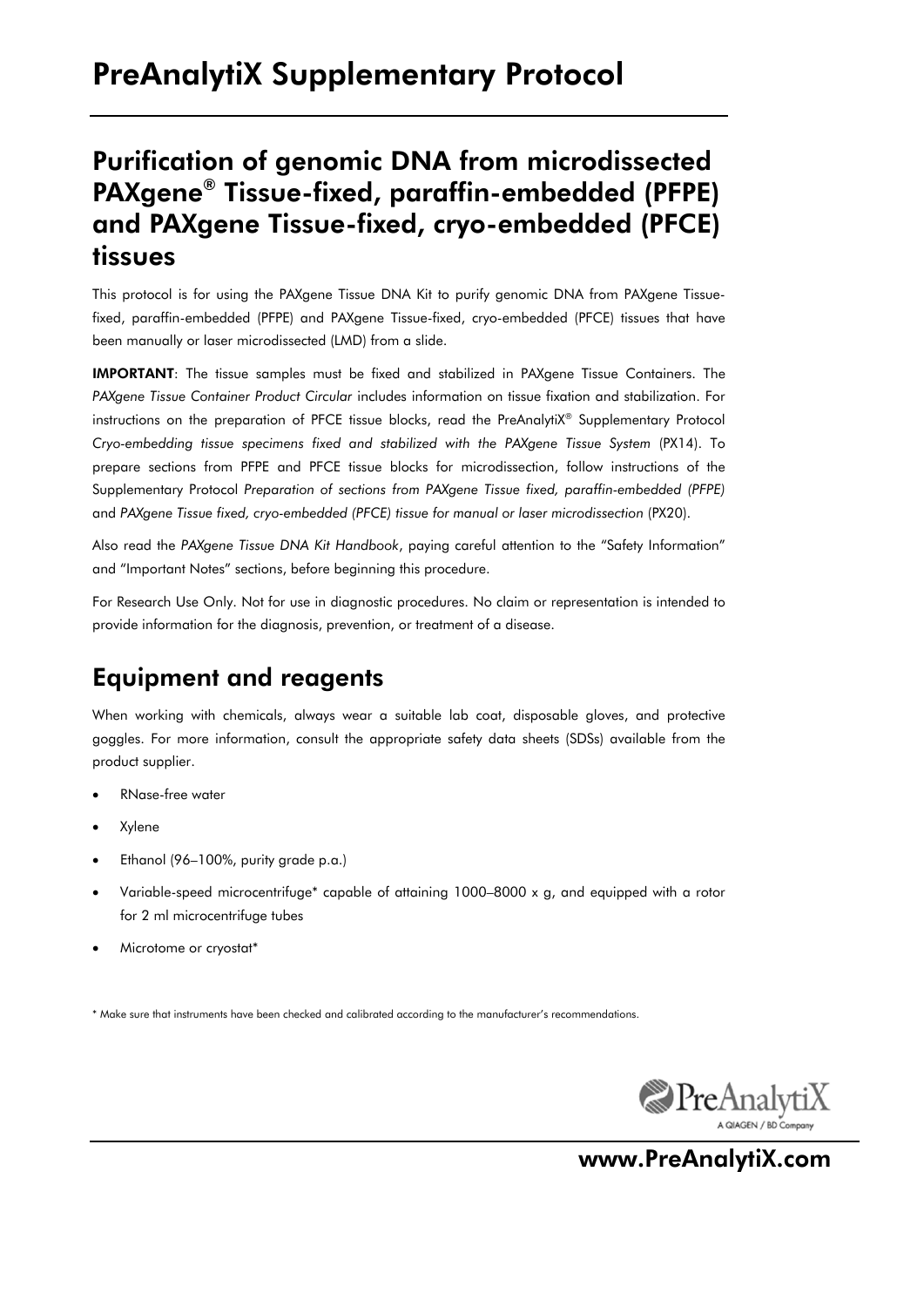- Shaker–incubator\* capable of incubating at 45–80°C and shaking at ≥400 rpm, not exceeding 1400 rpm (e.g., Eppendorf® Thermomixer Compact)†
- Vortex mixer\*
- Adhesion slides for manual microdissection (e.g., SuperFrost® Plus Slides, VWR® Cat. no. 631- 0108) or frame slides for laser microdissection, (e.g., PPS-membrane 25mm x 76 mm, Leica® Cat. no. 11505273) †
- Laser Microdissection System\* (e.g., *Leica LMD6500 & LMD7000*, Leica Microsystems)†
- 1.5 ml safelock microcentrifuge tubes
- $\bullet$  0.5 ml PCR tubes suitable for the dedicated LMD system (e.g. CORNING® AXYGEN® 0.5 ml Tube with Flat Cap, Cat. no. 10169-890† for Leica LMD6500 & LMD7000)

#### Carrier RNA

The PAXgene Tissue DNA Kit contains poly-A RNA for use as carrier RNA, which can be added to Buffer TD1 if required. Carrier RNA enhances binding of DNA to the PAXgene DNA spin column membrane if samples contain very few target molecules. We recommend adding carrier RNA to Buffer TD1 for purification of DNA from very small samples. If carrier RNA is used, eluates from PAXgene DNA spin columns contain both sample DNA and carrier RNA, with the amount of carrier RNA greatly exceeding the amount of DNA. Therefore, the eluate volume used in downstream amplification depends on the amount of carrier RNA added to Buffer TD1. To obtain the highest levels of sensitivity in amplification reactions, it may be necessary to adjust the amount of carrier RNA added to Buffer TD1.

#### Starting material

Starting material for DNA purification is a PFPE or PFCE section mounted on a glass adhesion slide for manual microdissection (procedure A) or on a frame slide with a membrane for laser microdissection (procedure B). Sections must be prepared according to the Supplementary Protocol *Preparation of sections from PAXgene Tissue fixed, paraffin-embedded (PFPE) and PAXgene Tissue fixed, cryoembedded (PFCE) tissue for manual or laser microdissection (LMD)*.

Detach the microdissected specimen from the slide and transfer it to a dedicated collection device for direct purification of genomic DNA.

### Things to do before starting

 Buffer TD1 and Buffer TD2 may form precipitates during storage. If necessary, warm to 56°C until the precipitates have fully dissolved.

<sup>\*</sup> Make sure that instruments have been checked and calibrated according to the manufacturer's recommendations.

<sup>†</sup> This is not a complete list of suppliers and does not include many important vendors of biological supplies.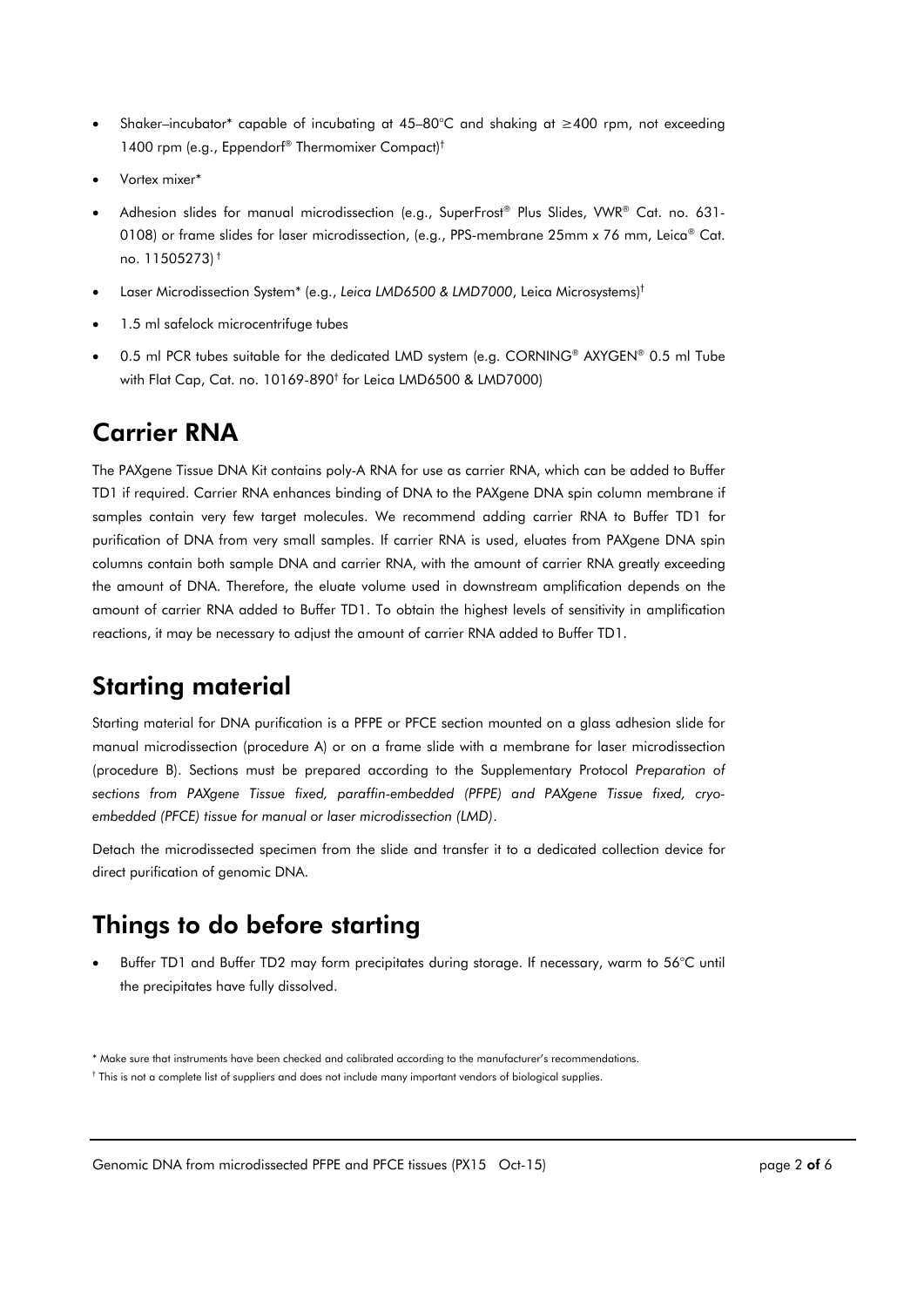- Buffer TD3 and Buffer TD4 are supplied as concentrates. Before using the buffers for the first time, add the amount of ethanol (96–100%, purity grade p.a.) indicated on the bottle to obtain a working solution.
- Set the temperature of the shaker–incubator to 56°C for the Proteinase K digestion.
- For PFCE tissue sections only: Prepare 80% ethanol by mixing ethanol (96–100%, purity grade p.a.) and RNase-free water (supplied). Precool the ethanol in a staining dish on ice.
- When processing <5000 cells, carrier RNA may be added to the lysate (see "Carrier RNA", page 2). Before using carrier RNA for the first time, dissolve it (310 μg) in 1 ml RNase-free water. Store this stock solution at –20°C and use it to make fresh dilutions for each set of DNA preps. The concentration of this stock solution is 310 ng/μl. Prepare a working solution of 4 ng/μl using Buffer TD1. Add 5  $\mu$ l of this solution to the lysate in step 1.

#### Procedure A: Purification of genomic DNA from manually microdissected PFPE and PFCE tissue

In this procedure, ● refers to PFPE tissue and ▲ refers to PFCE tissue

1. Label the lid and the body of a 1.5 ml safelock microcentrifuge tube (not provided). Prepare a lysis mixture in the tube by mixing 90 μl Buffer TD1 with 20 μl Proteinase K. Mix by gently flicking the tube and centrifuge briefly (1–2 s at 500–1000 x *g*) to collect residual liquid from the sides of the tube.

Note: When processing <5000 cells, add 20 ng of carrier RNA (5  $\mu$ l of a 4 ng/ $\mu$ l solution) to the mixture. Prepare the carrier RNA as described in "Things to do before starting".

- 2. Using a  $\bullet$  microtome or  $\blacktriangle$  cryostat, make a tissue section of 6–12  $\mu$ m thickness from a ● paraffin-embedded or ▲ cryo-embedded tissue block. Capture the tissue section on an adhesion slide for manual microdissection.
- 3. Remove embedding medium and stain (optional) according to the Supplementary Protocol *Preparation of sections from PAXgene Tissue fixed, paraffin-embedded (PFPE) and PAXgene Tissue fixed, cryo-embedded (PFCE) tissue for manual or Laser microdissection (LMD).* Keep freshly prepared slides in ice-cold ethanol until microdissection.
- 4. For manual microdissection, remove the slide from the ethanol. Using an absorbent sheet, wipe away the liquid on the slide that surrounds the tissue section.

Note: Tissue areas of interest can be isolated by scratching away other tissue parts with a scalpel blade or cell scraper. Remove tissue portions from the slide immediately after taking the section out of the ethanol. Avoid completely drying the section because this makes it harder to dissolve the tissue from the slide.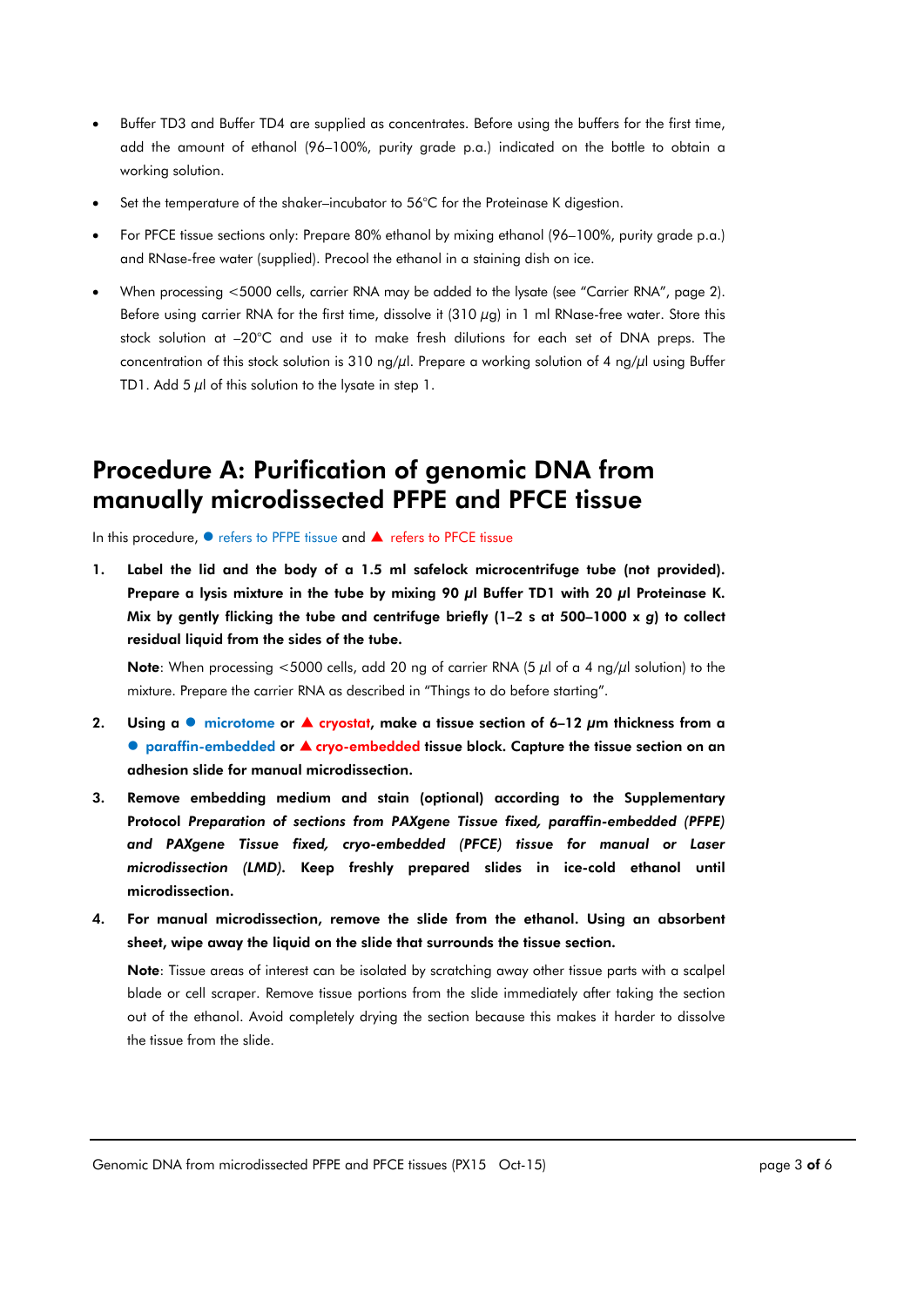5. Place the slide on a horizontal working plate and overlay it with 100 μl Buffer TD1. Make sure that the whole section is covered.

Note: Work quickly. We recommend using a dark underlay as a work surface to make it easier to see the tissue. The volume of Buffer TR1 needed depends on the tissue surface area.

6. Detach the tissue from the slide by pipetting the lysis mixture up and down. Transfer the tissue and all liquid to the labeled 1.5 ml safelock microcentrifuge tube from step 1 and mix by vortexing for 5 s.

Note: If the tissue does not dissolve easily, use the pipet tip to scrape it from the slide.

7. Incubate the tissue on a shaker–incubator for 1 h at 56°C and 1400 rpm.

Note: If RNA-free genomic DNA is required, add 4 μl RNase A (100 mg/ml) after the incubation, mix by vortexing and incubate for another 2 min at room temperature (15–25°C).

8. Optional for PFPE tissue: Increase the temperature of the shaker-incubator to 80°C and incubate for an additional 1 h at 1400 rpm.

Note: For some tissue types and downstream applications, an additional incubation at 80°C increases DNA yield and amplificability.

- 9. After incubation, centrifuge briefly (1–2 s at 500–1000 x *g*) to remove drops from the tube lid.
- 10. Add 200 μl Buffer TD2 and mix by pulse-vortexing for 15 s.

Note: It is essential that the sample and Buffer TD2 are mixed thoroughly by vortexing or pipetting to yield a homogeneous solution.

11. Continue with the addition of ethanol in step 14 of the protocol *"*Purification of Genomic DNA from Sections of PAXgene Treated, Paraffin-Embedded Tissue" in the *PAXgene Tissue DNA Kit Handbook* (page 17).

#### Procedure B: Purification of genomic DNA from laser microdissected (LMD) PFPE and PFCE tissue

In this procedure, ● refers to PFPE tissue and ▲ refers to PFCE tissue.

- 1. Using a  $\bullet$  microtome or  $\blacktriangle$  cryostat, make a tissue section of 6–12  $\mu$ m thickness from a ● paraffin-embedded or ▲ cryo-embedded tissue block. Capture the tissue section on a frame slide with membrane for laser microdissection.
- 2. Remove embedding medium and stain (optional) according to the Supplementary Protocol *Preparation of sections from PAXgene Tissue fixed, paraffin-embedded (PFPE) and PAXgene Tissue fixed, cryo-embedded (PFCE) tissue for manual or Laser microdissection (LMD).* Keep freshly prepared slides in ice-cold ethanol until laser microdissection.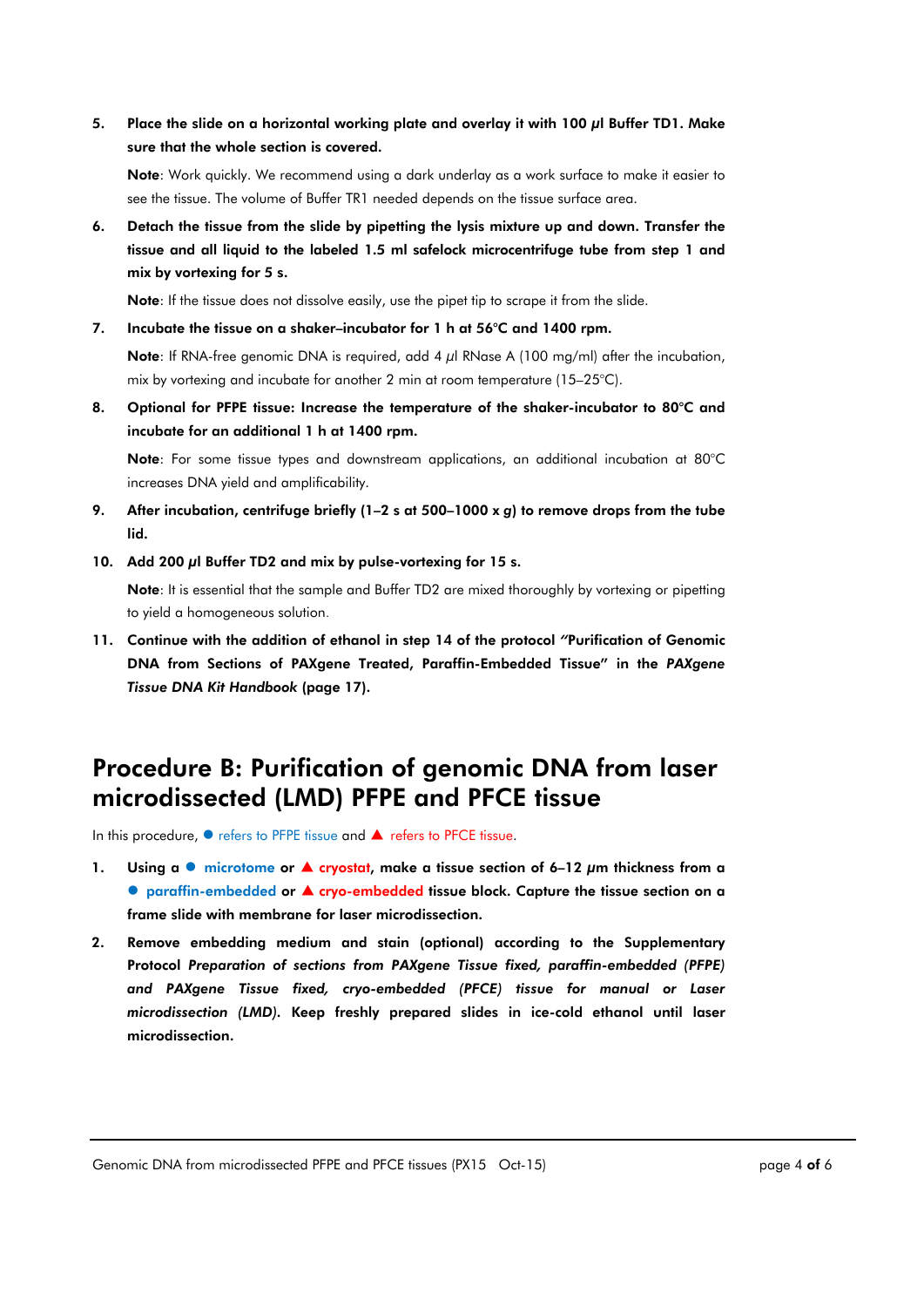3. Using a Laser Microdissection System, dissect a tissue area of **≥**5000 μm2 (**≥**50 cells) from the PFPE or PFCE LMD slide.

Note: ≤50 cells may require pre-amplification of DNA for downstream applications (using, for example, the QIAGEN® REPLI-g® Single Cell Kit).

4. Collect cells directly into a dedicated collection tube filled with 15 μl Buffer TD1 (e.g., use the cap of a 0.5 ml PCR tube when using a Leica LMD system).

Note: If not possible, add buffer TD1 immediately after collecting the cells.

5. Add 165 μl Buffer TD1. Mix by vortexing for 30 s and centrifuge briefly (1–2 s at 500–1000 x g) to remove drops from the tube lid.

Note: If processing <5000 cells, 20 ng carrier RNA (5 μl of a 4 ng/μl solution) may be added to the lysate. Prepare the carrier RNA as described in "Things to do before starting".

6. Add 20 μl Proteinase K and mix by vortexing for 5 s.

Note: Do not mix Buffer TD1 and Proteinase K before adding them to the sample.

7. Incubate the tissue on a shaker–incubator for 1 h at 56°C and 1400 rpm.

Note: If RNA-free genomic DNA is required, add 4 μl RNase A (100 mg/ml), mix by vortexing and incubate for 2 min at room temperature (15–25°C).

8. Optional for PFPE tissue: Increase the temperature of the shaker-incubator to 80°C and incubate for an additional 1 h at 1400 rpm.

Note: For some tissue types and downstream applications, an additional incubation at 80°C increases DNA yield and amplificability.

- 9. After incubation, centrifuge briefly (1–2 s at 500–1000 x g) to remove drops from the tube lid.
- 10. Transfer the sample and Buffer TD1 into a 1.5 ml safelock microcentrifuge tube (not provided).

Note: Lysate samples in buffer TD1 can now be frozen at –80°C. Thaw frozen lysates on ice and proceed with step 11.

11. Add 200 µl buffer TD2 to the sample. Mix by vortexing for 15 s.

Note: It is essential that sample and Buffer TD2 are mixed thoroughly by vortexing or pipetting to yield a homogeneous solution.

12. Continue with the addition of ethanol in step 14 of the protocol *"*Purification of Genomic DNA from Sections of PAXgene Treated, Paraffin-Embedded Tissue", in the *PAXgene Tissue DNA Kit Handbook* (page 17).

Note: The elution volume can vary between  $20-200 \mu l$  and strongly depends on the area and number of microdissected cells. Low input requires lower elution volumes for high concentrations of genomic DNA.